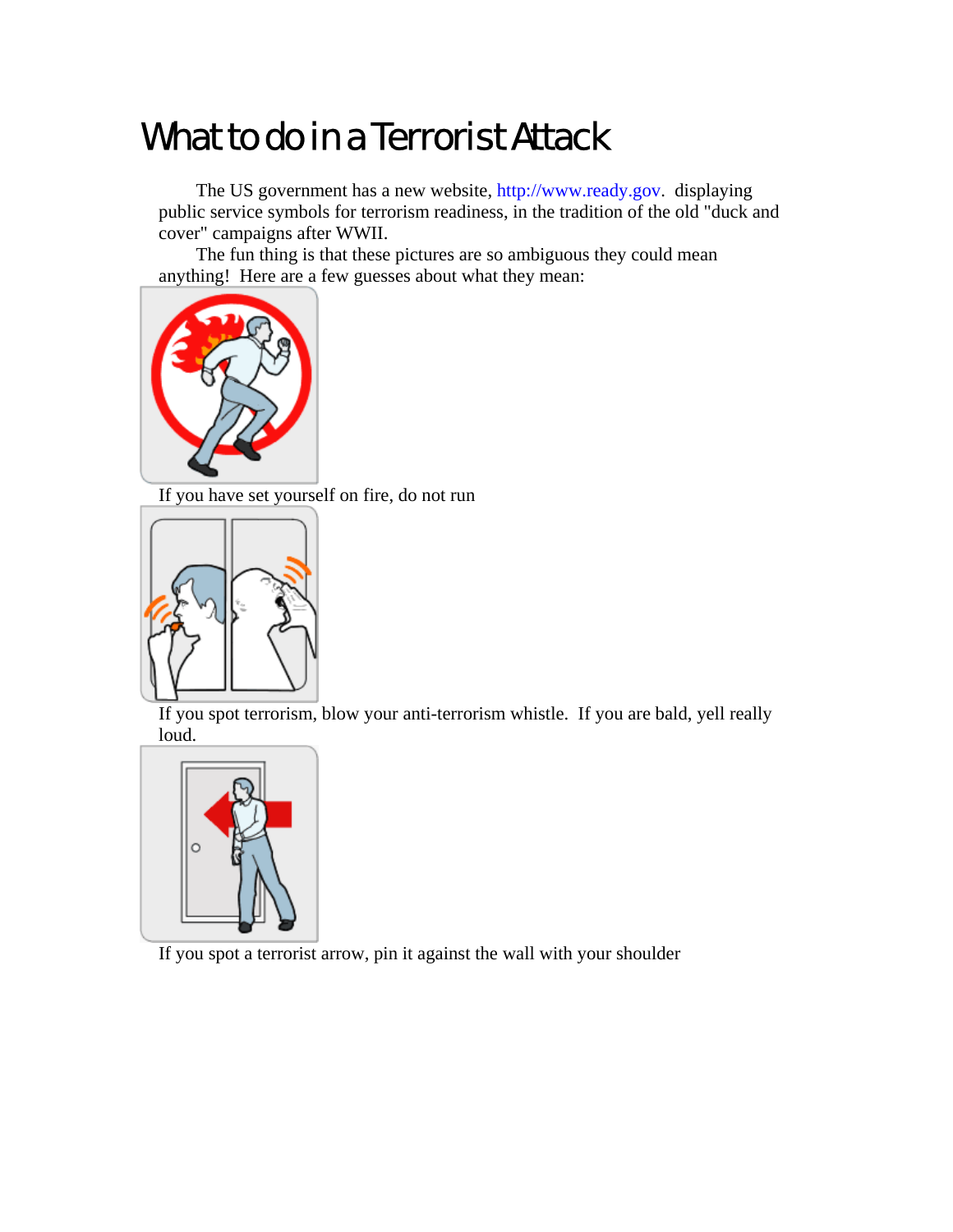

If you are sprayed with an unknown substance, stand and think about it instead of seeing a doctor.



Use your flashlight to lift the walls right off of you!



The proper way to eliminate smallpox is to wash with soap, water and at least one armless hand.



Michael Jackson is a terrorist. If you spot this smooth criminal with dead, dead eyes, run the f\*\*\* away.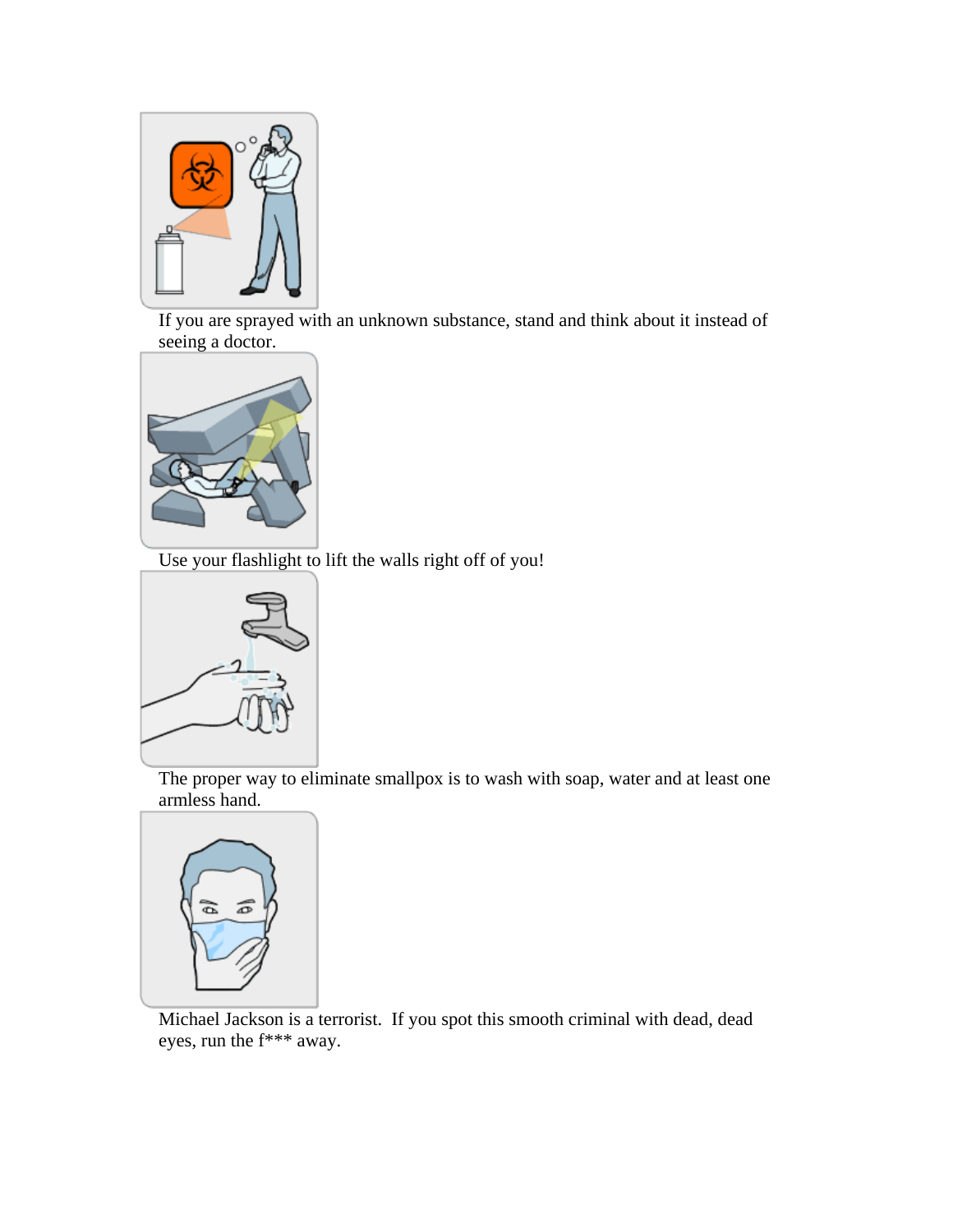

Hurricanes, animal corpses and the biohazard symbol have a lot in common. Think about it.



Be on the lookout for terrorists with pinkeye and leprosy. Also, they tend to rub their hands together manically.



If a door is closed, karate chop it open.



If your building collapses, cower under a desk and kiss your ass goodbye.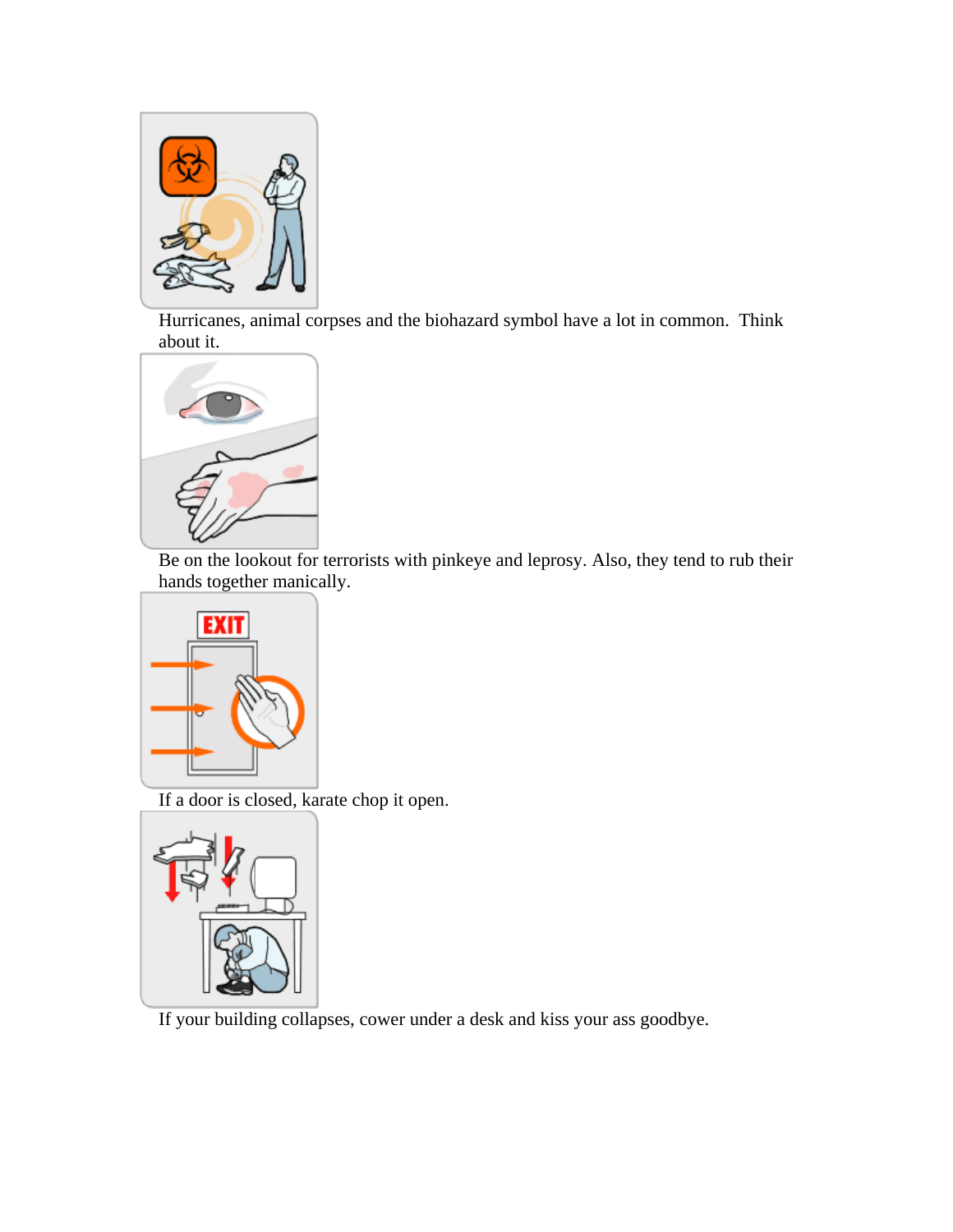

Try to absorb as much of the radiation as possible with your groin region. After 5 minutes and 12 seconds, however, you may become sterile



After exposure to radiation it is important to consider that you may have mutated to gigantic dimensions: watch your head.



If you've become a radiation mutant with a deformed hand, remember to close the window. No one wants to see that shit.



If you hear the Backstreet Boys, Michael Bolton or Yanni on the radio, it is a psychological terror attack. Cower in the corner or run like hell.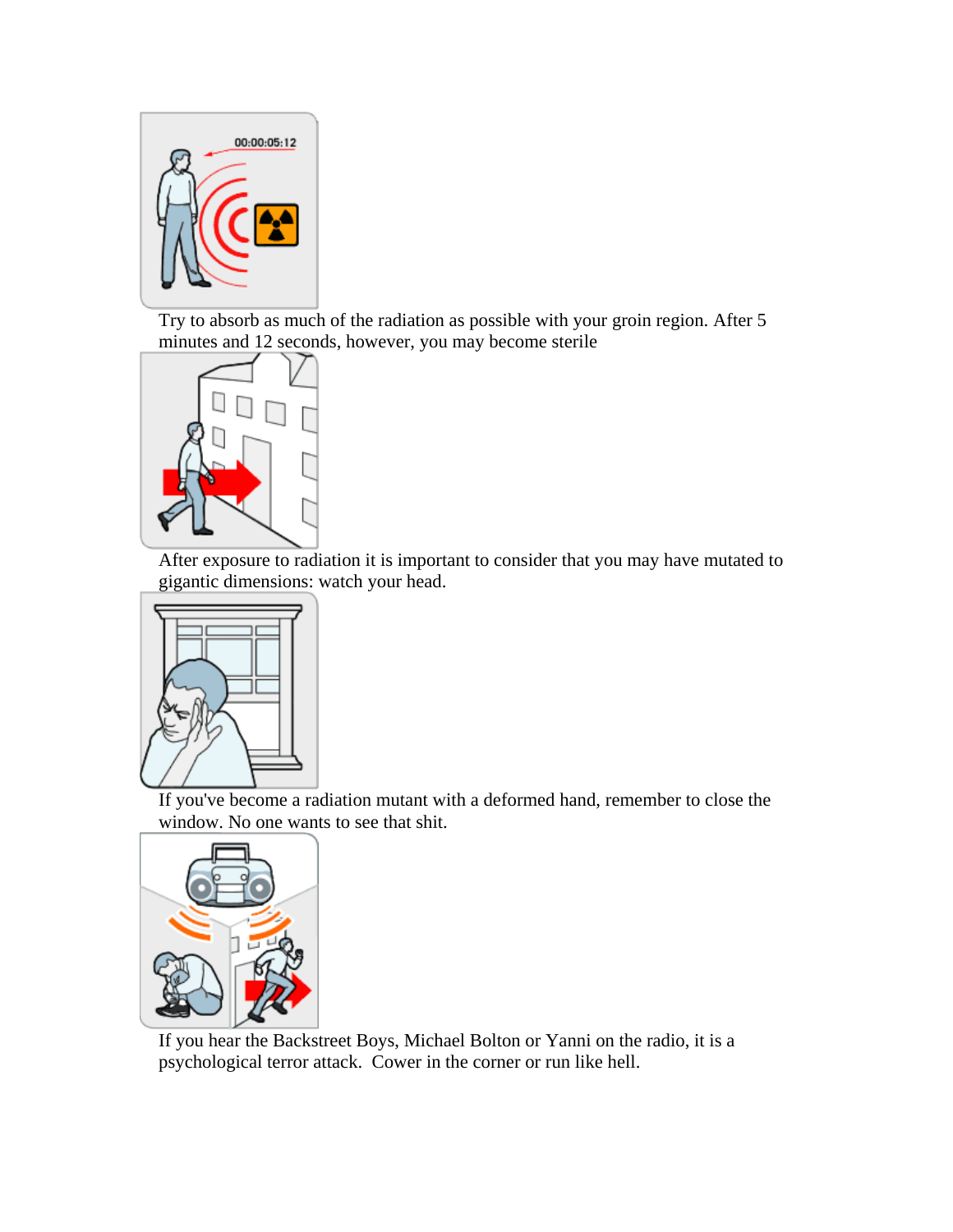

If your lungs and stomach start talking, stand with your arms akimbo until they stop.



Austin is radioactive, move to Houston



If you are trapped under falling debris, conserve oxygen by not farting.



If you lose a contact lens during a chemical attack, do not stop to look for it.